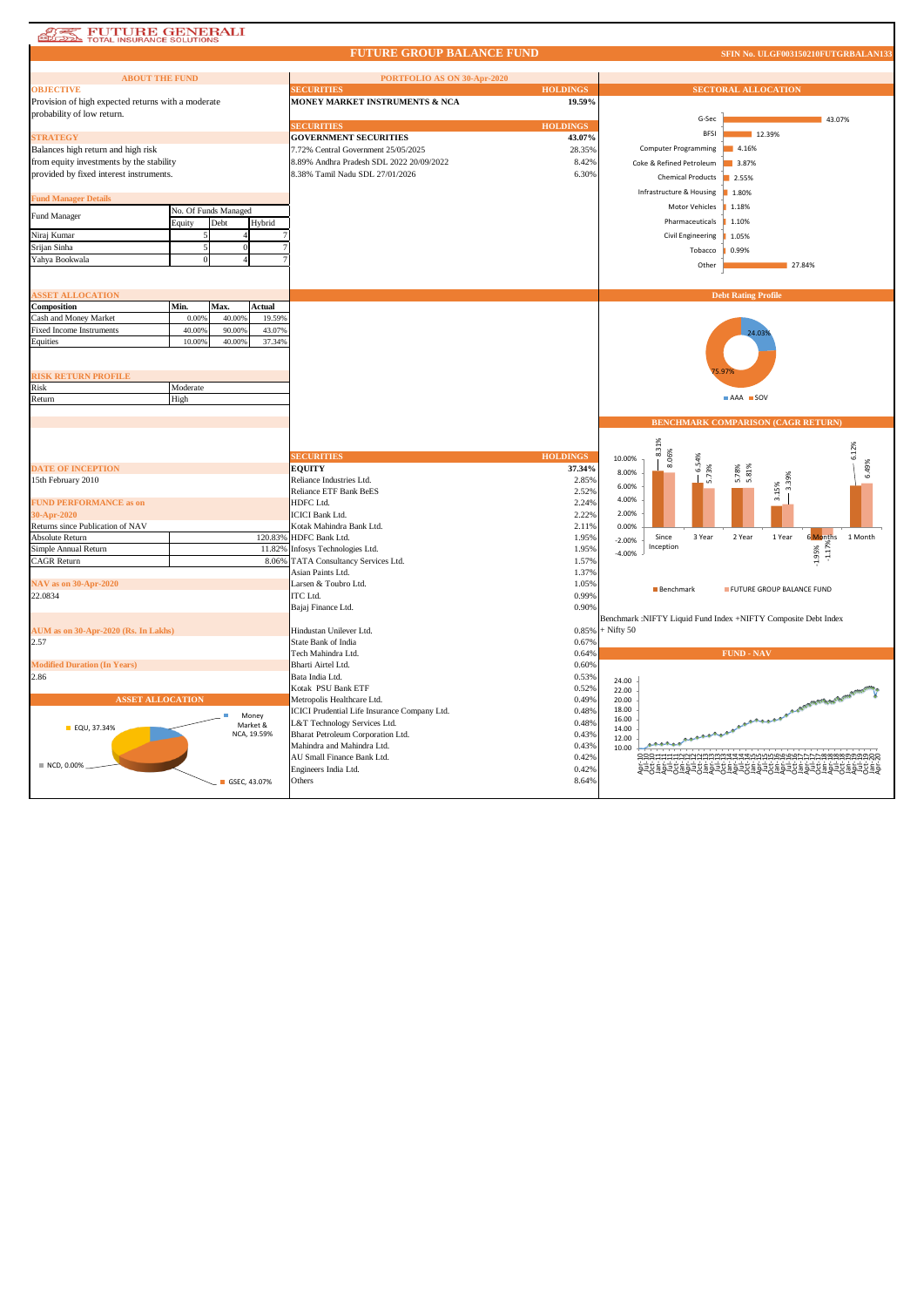## **AT FUTURE GENERALI**

## **GROUP INCOME FUND**

**S. ULGF005010118GRPI** 

| <b>ABOUT THE FUND</b>                                     |                 |                      |        | PORTFOLIO AS ON 30-Apr-2020                                   |                 |                                        |                                                                                                              |
|-----------------------------------------------------------|-----------------|----------------------|--------|---------------------------------------------------------------|-----------------|----------------------------------------|--------------------------------------------------------------------------------------------------------------|
| <b>OBJECTIVE</b>                                          |                 |                      |        | <b>SECURITIES</b>                                             | <b>HOLDINGS</b> |                                        | <b>SECTORAL ALLOCATION</b>                                                                                   |
| This fund aims to provide stable returns by investing in  |                 |                      |        | MONEY MARKET INSTRUMENTS & NCA                                | 4.78%           |                                        |                                                                                                              |
| assets with relatively low to moderate level of risk. The |                 |                      |        |                                                               |                 |                                        |                                                                                                              |
| fund will invest in fixed income securities such as Govt. |                 |                      |        | <b>SECURITIES</b>                                             | <b>HOLDINGS</b> | G-Sec                                  | 30.05%                                                                                                       |
| Securities, Corporate Bonds & any other fixed income      |                 |                      |        | <b>GOVERNMENT SECURITIES</b>                                  | 30.05%          |                                        |                                                                                                              |
| investments along with Money Market Instruments for       |                 |                      |        | 8.05% Tamil Nadu SDL 2028 ULIP 18/04/2028                     | 10.91%          | Infrastructure & Housing               | 27.70%                                                                                                       |
| liquidity.                                                |                 |                      |        | 7.10% GUJARAT SDL 2030 05/02/2030                             | 8.36%           |                                        |                                                                                                              |
|                                                           |                 |                      |        | 7.72% Gsec 2049 15/06/2049                                    | 5.79%           | <b>BFSI</b>                            | 24.14%                                                                                                       |
|                                                           |                 |                      |        | 0% CS 17 DEC 2027 UL                                          | 4.99%           |                                        |                                                                                                              |
|                                                           |                 |                      |        |                                                               |                 |                                        |                                                                                                              |
|                                                           |                 |                      |        |                                                               |                 | Coke & Refined Petroleum               | 9.05%                                                                                                        |
|                                                           |                 |                      |        |                                                               |                 |                                        |                                                                                                              |
|                                                           |                 |                      |        |                                                               |                 | Civil Engineering                      | 4.27%                                                                                                        |
|                                                           |                 |                      |        |                                                               |                 |                                        |                                                                                                              |
| <b>Fund Manager Details</b>                               |                 |                      |        |                                                               |                 | Other                                  | 4.78%                                                                                                        |
|                                                           |                 | No. Of Funds Managed |        |                                                               |                 |                                        |                                                                                                              |
| Fund Manager                                              | Equity          | Debt                 | Hybrid |                                                               |                 |                                        |                                                                                                              |
| Niraj Kumar                                               |                 |                      |        | <b>SECURITIES</b>                                             | <b>HOLDINGS</b> |                                        | <b>Debt Rating Profile</b>                                                                                   |
| Yahya Bookwala                                            | $\Omega$        |                      |        | <b>CORPORATE DEBT</b>                                         | 65.17%          |                                        |                                                                                                              |
|                                                           |                 |                      |        | 9.05% Reliance Industries Ltd. 17/10/2028                     | 9.05%           |                                        |                                                                                                              |
|                                                           |                 |                      |        | 8.65% L&T Finance Ltd. 2026                                   | 8.97%           |                                        |                                                                                                              |
|                                                           |                 |                      |        | 7.90% Bajaj Finance Ltd. 2030 -Option II                      | 8.51%           |                                        |                                                                                                              |
| <b>ASSET ALLOCATION</b>                                   |                 |                      |        | 8.67% Tata Capital Financial Services Ltd. 2025               | 6.66%           |                                        |                                                                                                              |
| Composition                                               | Min.            | Max.                 | Actual | 8.05% Housing Development Finance Corporation Ltd. 22/10/2029 | 6.44%           |                                        |                                                                                                              |
| Cash and Money Market                                     | 0.00%           | 40.00%               | 4.78%  | 8.00% IREDA 24/09/2029                                        | 4.28%           |                                        |                                                                                                              |
| <b>Fixed Income Instruments</b>                           | 60.009          | 100.00%              |        | 95.22% 7.70% L&T Ltd. 2025 28/04/2025                         | 4.27%           |                                        |                                                                                                              |
| Equities                                                  | 0.00%           | 0.00%                |        | 0.00% 7.40% IREDA 2030                                        | 4.12%           |                                        | AAA SOV                                                                                                      |
|                                                           |                 |                      |        | 7.44% PFC 2027 11/06/2027                                     | 4.12%           |                                        |                                                                                                              |
|                                                           |                 |                      |        | 8.55% Housing Development Finance Corporation Ltd. 27/03/2029 | 2.21%           |                                        | <b>BENCHMARK COMPARISON (CAGR RETURN)</b>                                                                    |
| <b>RISK RETURN PROFILE</b>                                |                 |                      |        | Others                                                        | 6.53%           |                                        |                                                                                                              |
| Risk                                                      | Low To Moderate |                      |        |                                                               |                 | 17.05%                                 | 16.09%                                                                                                       |
| Return                                                    | High            |                      |        |                                                               |                 | 18.00%                                 |                                                                                                              |
|                                                           |                 |                      |        |                                                               |                 | 16.00%<br>11.77%<br>14.00%             | 13.09%                                                                                                       |
|                                                           |                 |                      |        |                                                               |                 | 12.00%                                 |                                                                                                              |
|                                                           |                 |                      |        |                                                               |                 | 10.00%                                 | 7.80%                                                                                                        |
|                                                           |                 |                      |        |                                                               |                 | 8.00%                                  | 5.05%                                                                                                        |
| <b>DATE OF INCEPTION</b>                                  |                 |                      |        |                                                               |                 | 6.00%                                  |                                                                                                              |
| 31st March 2019                                           |                 |                      |        |                                                               |                 | 4.00%                                  | 0.90%<br>.01%                                                                                                |
|                                                           |                 |                      |        |                                                               |                 | 2.00%<br>0.00%                         |                                                                                                              |
| <b>FUND PERFORMANCE as on</b>                             |                 |                      |        |                                                               |                 | Since Inception                        | 1 Year<br>6 Months<br>1 Month                                                                                |
| 30-Apr-2020                                               |                 |                      |        |                                                               |                 |                                        |                                                                                                              |
| Returns since Publication of NAV                          |                 |                      |        |                                                               |                 | <b>Benchmark</b>                       | FUTURE GROUP INCOME FUND                                                                                     |
| Absolute Return                                           |                 |                      | 18.63% |                                                               |                 |                                        |                                                                                                              |
| Simple Annual Return                                      |                 |                      | 17.17% |                                                               |                 |                                        |                                                                                                              |
| <b>CAGR Return</b>                                        |                 |                      | 17.05% |                                                               |                 | Benchmark : NIFTY Composite Debt Index |                                                                                                              |
|                                                           |                 |                      |        |                                                               |                 |                                        |                                                                                                              |
| <b>NAV</b> as on 30-Apr-2020                              |                 |                      |        |                                                               |                 |                                        |                                                                                                              |
| 11.86270                                                  |                 |                      |        |                                                               |                 |                                        |                                                                                                              |
| AUM as on 30-Apr-2020 (Rs. In Lakhs)                      |                 |                      |        |                                                               |                 |                                        |                                                                                                              |
| 491.31                                                    |                 |                      |        |                                                               |                 |                                        | <b>FUND - NAV</b>                                                                                            |
|                                                           |                 |                      |        |                                                               |                 |                                        |                                                                                                              |
| <b>Modified Duration (In Years)</b>                       |                 |                      |        |                                                               |                 |                                        |                                                                                                              |
| 5.76                                                      |                 |                      |        |                                                               |                 | 12.00                                  |                                                                                                              |
|                                                           |                 |                      |        |                                                               |                 | 11.50                                  |                                                                                                              |
| <b>ASSET ALLOCATION</b>                                   |                 |                      |        |                                                               |                 |                                        |                                                                                                              |
|                                                           |                 |                      |        |                                                               |                 | 11.00                                  |                                                                                                              |
| п<br>Money<br>Market &                                    |                 |                      |        |                                                               |                 | 10.50                                  |                                                                                                              |
| NCA, 4.78%                                                |                 |                      |        |                                                               |                 | 10.00                                  |                                                                                                              |
|                                                           |                 |                      |        |                                                               |                 | Apr-19                                 |                                                                                                              |
| GSEC,                                                     |                 | NCD,                 |        |                                                               |                 | $Mar-19$<br>$May-19$<br>$J$ un-19      | $Jul-19$<br>Aug-19<br>$Sep-19$<br>$Oct-19$<br>$Nov-19$<br>$Dec-19$<br>$Jan-20$<br>$Feb-20$<br>$\sqrt{ar-20}$ |
| 5.17%                                                     |                 | 30.05%               |        |                                                               |                 |                                        |                                                                                                              |
|                                                           |                 |                      |        |                                                               |                 |                                        |                                                                                                              |
|                                                           |                 |                      |        |                                                               |                 |                                        |                                                                                                              |
|                                                           |                 |                      |        |                                                               |                 |                                        |                                                                                                              |
|                                                           |                 |                      |        |                                                               |                 |                                        |                                                                                                              |